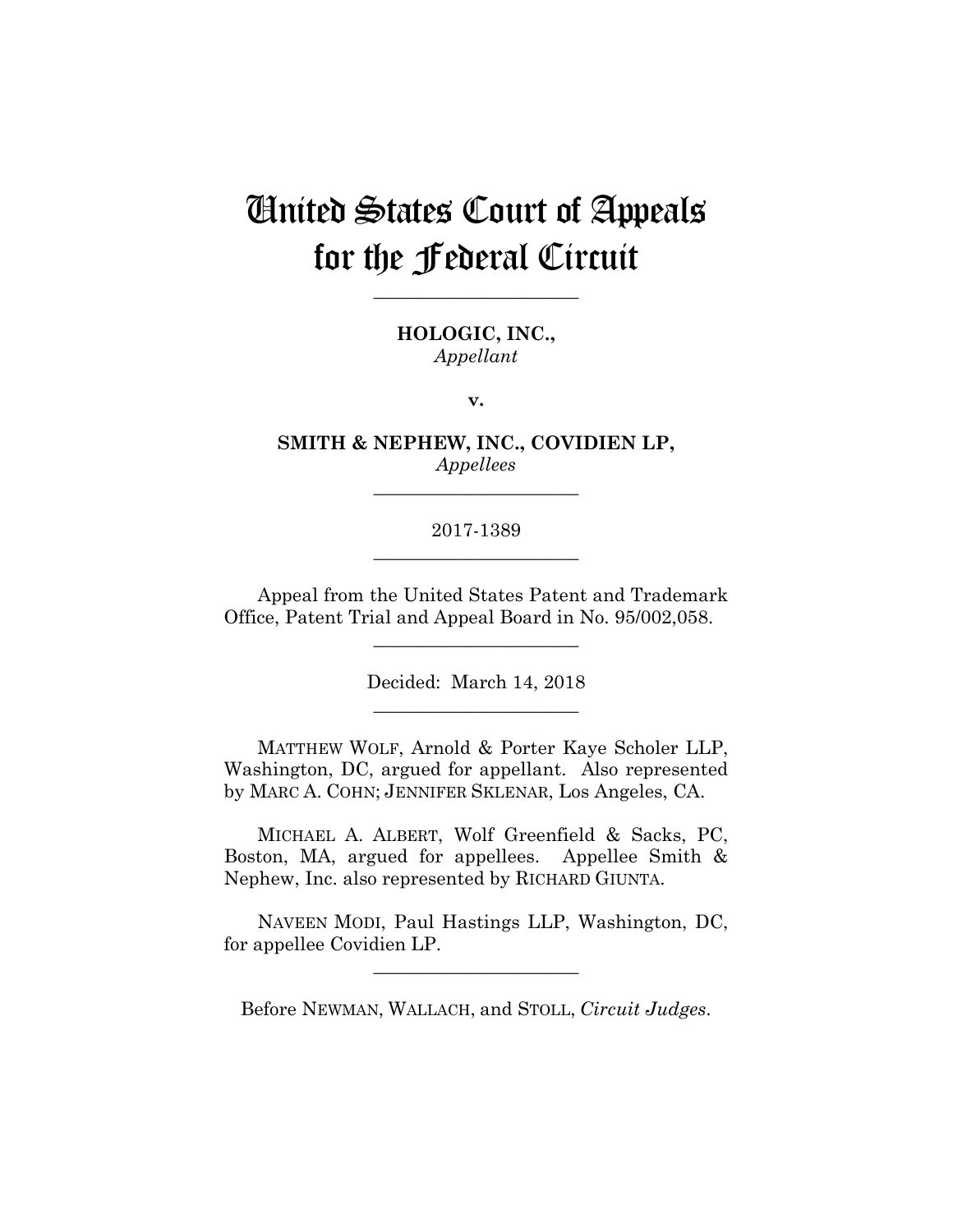## STOLL, *Circuit Judge*.

Appellant Hologic, Inc. initiated an inter partes reexamination of U.S. Patent No. 8,061,359, which is owned by Appellees Smith & Nephew, Inc. and Covidien LP (together, "S&N"). S&N's '359 patent claims priority to an earlier-filed PCT application by the same inventor with a nearly identical specification. The U.S. Patent and Trademark Office's Patent Trial and Appeal Board found that S&N's earlier-filed PCT application has sufficient written description to make it a priority document instead of an invalidating obviousness reference. *Hologic, Inc. v. Smith & Nephew, Inc.*, No. 2016-006894, 2016 WL 6216657 (P.T.A.B. Oct. 21, 2016) ("*Board Decision*"). Hologic appeals. We affirm.

### **BACKGROUND**

The '359 patent relates to an endoscope and method to remove uterine tissue.Claims 1–3 and 5–7 are at issue in this appeal, and independent claim 1 is representative. Claim 1, partially reproduced below, recites a method of using an endoscope, which includes a "permanently affixed" "light guide" in one of two channels:

1. A method for removal of tissue from a uterus, comprising:

inserting a distal region of an endoscope into said uterus, the endoscope including a valve and an elongated member defining discrete first and second channels extending from a proximal region of the elongated member to the distal region, the second channel having a proximal end in communication with the valve such that fluid from the valve is able to flow into and through the second channel to the uterus, and *the first channel having a light guide permanently affixed therein* and being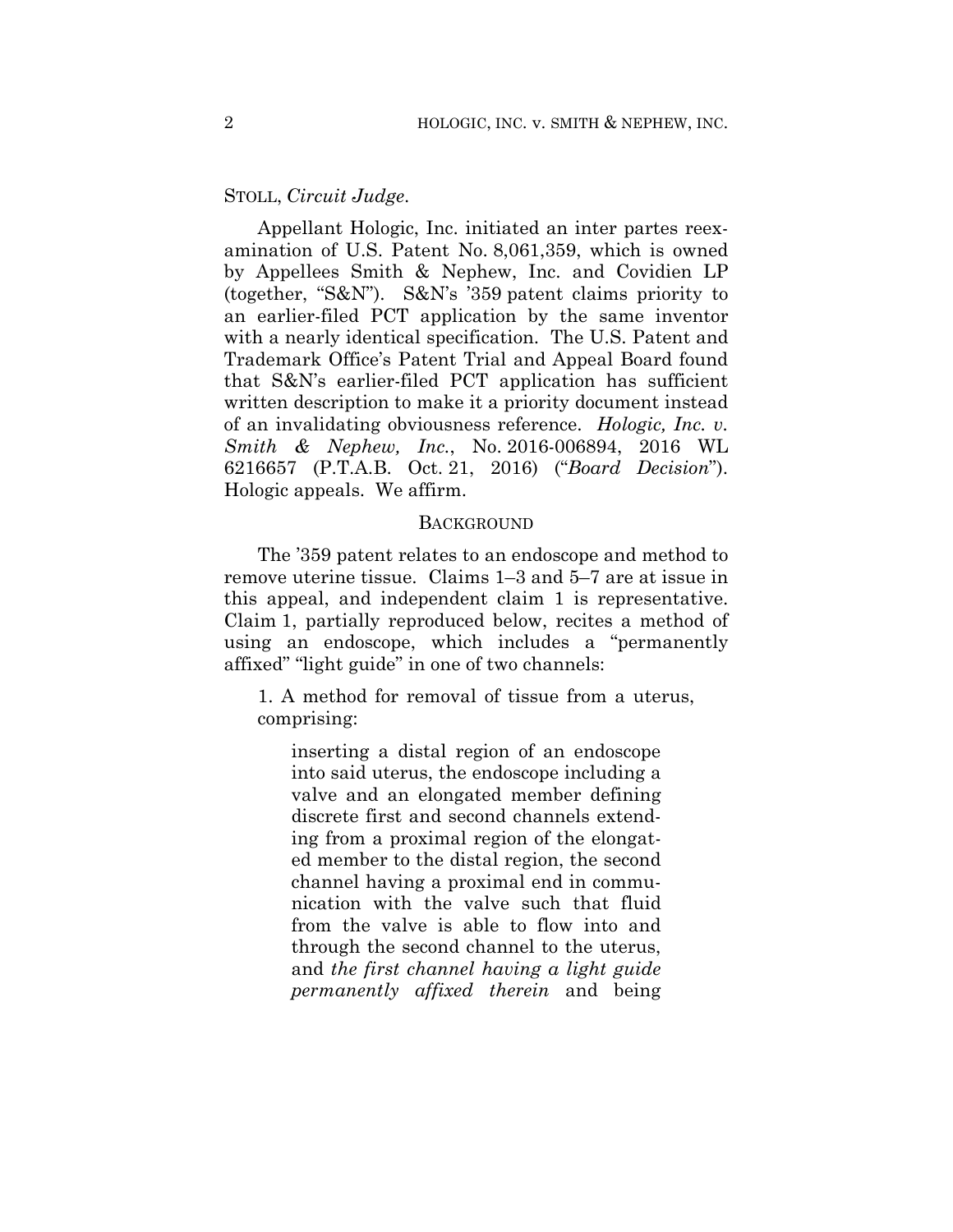sealed from the second channel to prevent fluid from the valve from entering the uterus through the first channel . . . .

## '359 patent, claim 1 (emphasis added).

The figures in the '359 patent are relevant to understanding the disputed claim term "light guide." Figure 2, reproduced below, shows the full device, including the two claimed channels 5 and 6, one of which must have a light guide permanently fixed inside. According to the specification, viewing channel 6 has a lens 13 and can be connected to a light source 8.



Figure 3, reproduced below, shows a cut-away of Figure 2, including viewing channel 6 and lens 13, and depicts light going from the lens into the viewing channel.

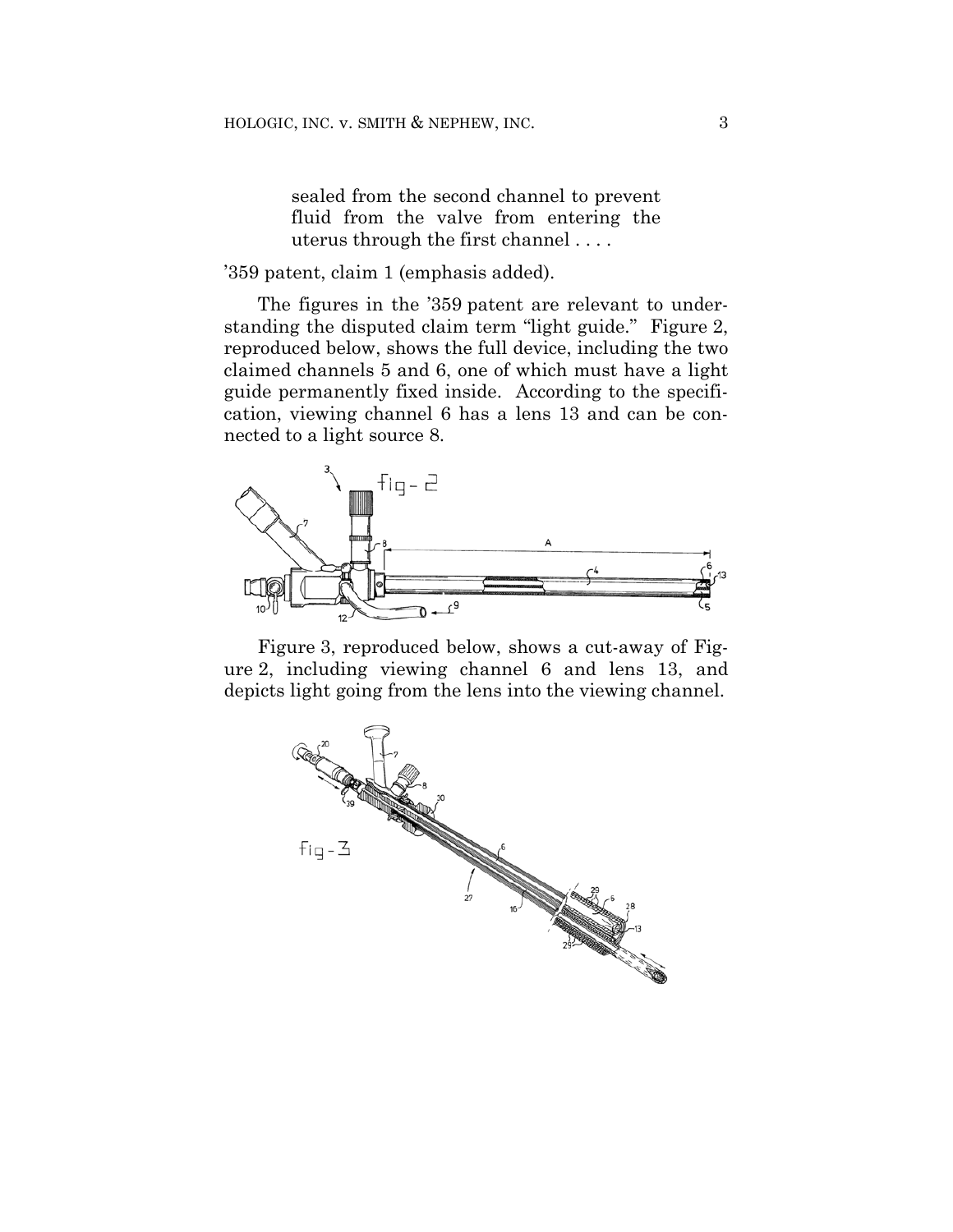Finally, Figure 1a, reproduced below, illustrates a cross section of the endoscope shaft, including the two channels from Figure 2: viewing channel 6 and main channel 5.



The '359 patent specification text and figures are nearly identical to PCT International Publication No. WO 99/11184 ("Emanuel PCT"), to which the '359 patent claims priority.1 After entering the national stage with the Emanuel PCT application in a parent application, S&N filed a divisional application that later issued as the '359 patent. An examiner objected to the application's drawings for not showing the "light guide" required by then-pending claim 1 (discussed above). After an interview with the examiner, S&N addressed the objection by amending the specification to state: "A connection 8 for a light source is also present, for connection to *a light guide, such as* a fibre optics bundle which provides for lighting at the end of lens 13." J.A. 486 (amendment underlined), J.A. 493 (Applicant's Remarks in Amendment). *Compare*  '359 patent col. 3 ll. 56–58, *with* Emanuel PCT at 4:34–36.

1

<sup>&</sup>lt;sup>1</sup> The '359 patent claims priority to Emanuel PCT via U.S. Patent No. 7,249,602, which issued from the national stage application of Emanuel PCT. The disclosures of the '602 patent and Emanuel PCT are the same for our purposes, so we focus on Emanuel PCT and its role in the '359 patent's prosecution history.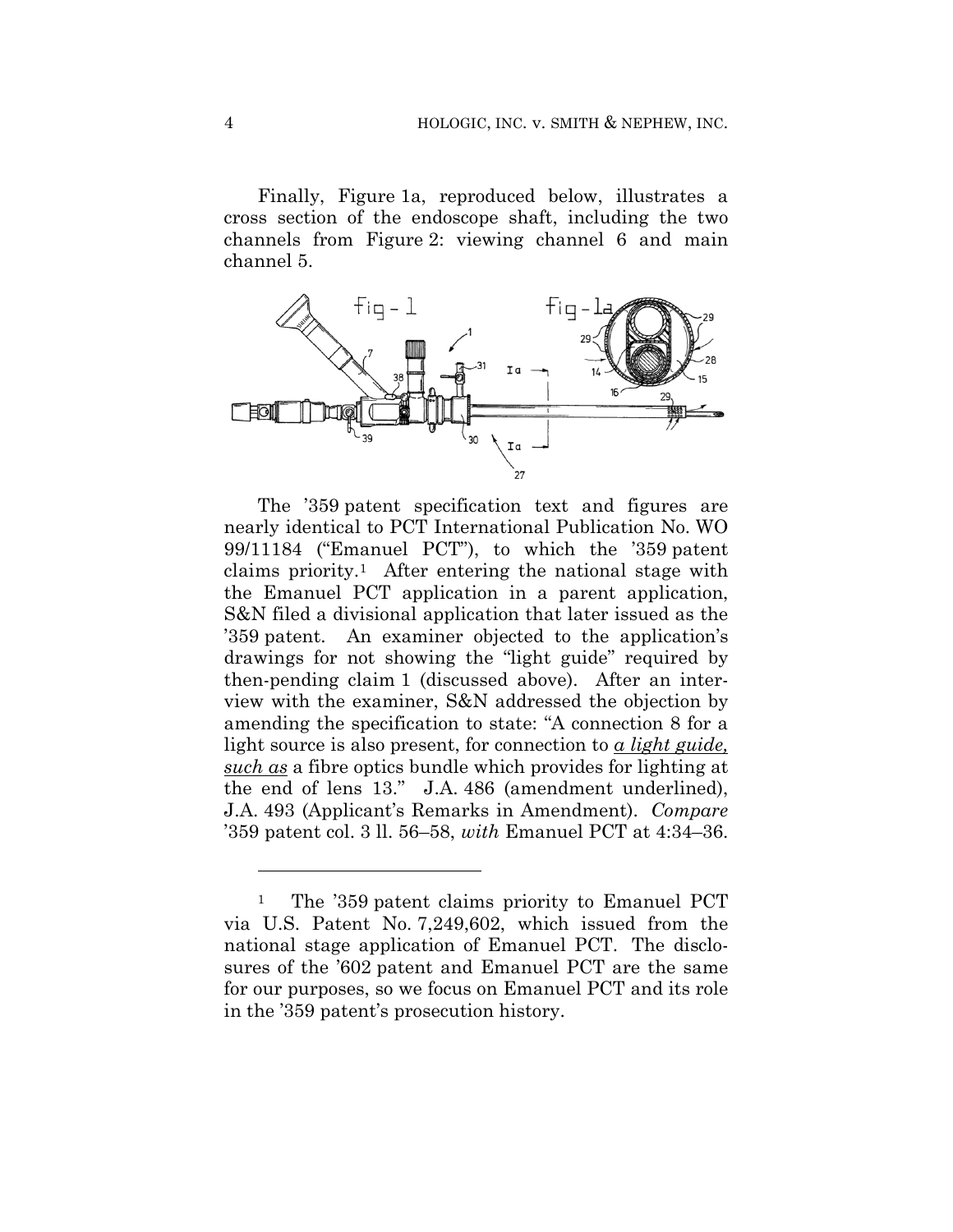With that amendment, the examiner issued the application as the '359 patent.

After the '359 patent issued, Hologic requested inter partes reexamination of the patent, which the PTO granted. During reexamination, the examiner found that the '359 patent could not claim priority to Emanuel PCT because Emanuel PCT did not provide adequate written description for the '359 patent's claims. Specifically, the examiner reasoned that the disclosure in Emanuel PCT of only a "fibre optics bundle" did not provide adequate written description for the broad genus of "light guides." Thus, the examiner determined that the effective priority date was no earlier than July 20, 2007, and Emanuel PCT, which was published on March 11, 1999, constituted prior art to the '359 patent's claims under pre-AIA § 102(b). Therefore, the examiner rejected claims 1–3 and 5–7 as obvious over Emanuel PCT in view of a secondary reference. S&N appealed to the Board.

The issue before the Board—and before us on appeal—is whether Emanuel PCT, which discloses a "connection to a fibre optics bundle which provides for lighting at the end of lens 13," provides sufficient written description to support the "light guide" "permanently affixed" in the "first channel" of the '359 patent's claims. *See* Emanuel PCT at 4:34–36.If it does, then the '359 patent properly claims priority based on Emanuel PCT. If it does not, then Emanuel PCT is prior art to the '359 patent and invalidates it as obvious. The Board, after briefing and review of expert testimony, found that the disclosure in Emanuel PCT provides sufficient written description support for the claimed "light guide," entitling the '359 patent to the priority date of Emanuel PCT. Accordingly, the Board reversed the examiner's rejections of the '359 patent's claims.

Hologic appeals the Board's decision. We have jurisdiction pursuant to 28 U.S.C.  $\S$  1295(a)(4)(A).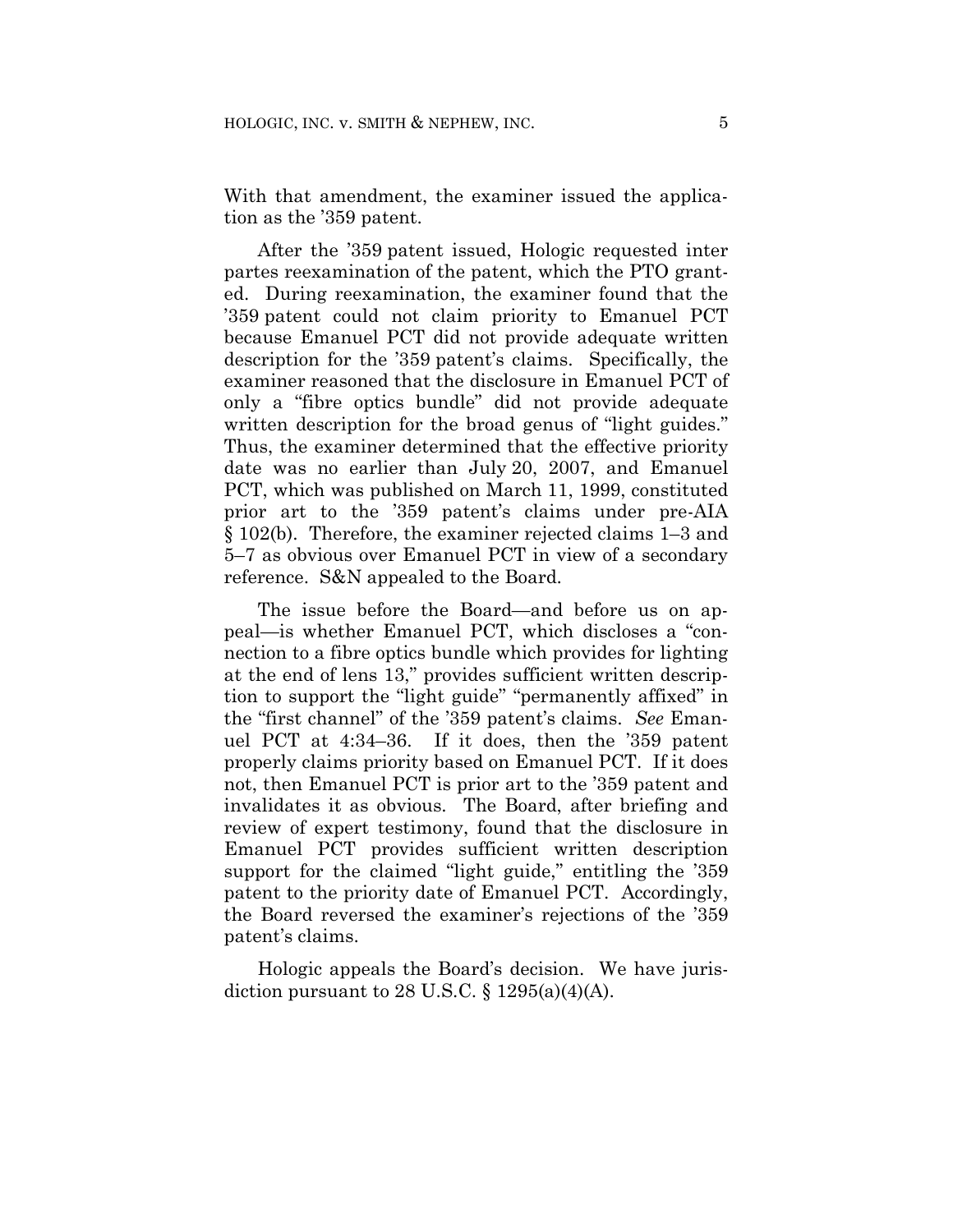### **DISCUSSION**

On appeal, Hologic challenges the Board's priority date determination and urges this court to reinstate the examiner's obviousness determination. Obviousness under 35 U.S.C. § 103 is a mixed question of law and fact.2 We review the Board's ultimate obviousness determination de novo and underlying fact-findings for substantial evidence. *Harmonic Inc. v. Avid Tech., Inc.*, 815 F.3d 1356, 1363 (Fed. Cir. 2016). Whether an earlierfiled application possesses sufficient written description to qualify it as a priority document or is instead invalidating prior art is a fact-finding we review for substantial evidence. *See* 35 U.S.C. §§ 112, 120; *Yeda Research & Dev. Co. v. Abbott GmbH & Co. KG*, 837 F.3d 1341, 1344–45 (Fed. Cir. 2016).

I.

To be entitled to the priority date of the earlier-filed Emanuel PCT, S&N must show that Emanuel PCT discloses what the '359 patent claims, according to the written description requirement of pre-AIA 35 U.S.C. § 112 ¶ 1.3 *See In re Katz Interactive Call Processing Patent* 

<u>.</u>

<sup>2</sup> Congress amended § 103 when it enacted the Leahy-Smith America Invents Act ("AIA"). Pub. L. No. 112-29, § 3(c), 125 Stat. 284, 287 (2011). However, because the application that led to the '359 patent has never contained (1) a claim having an effective filing date on or after March 16, 2013, or (2) a reference under 35 U.S.C. §§ 120, 121, or 365(c) to any patent or application that ever contained such a claim, the pre-AIA § 103 applies. *See id.* § 3(n)(1), 125 Stat. at 293.

Congress also amended  $\S 112$  when it enacted the AIA. AIA § 4(c), 125 Stat. at 296−97. However, the amended version of § 112 applies only to patent applications "filed on or after" September 16, 2012. *See* AIA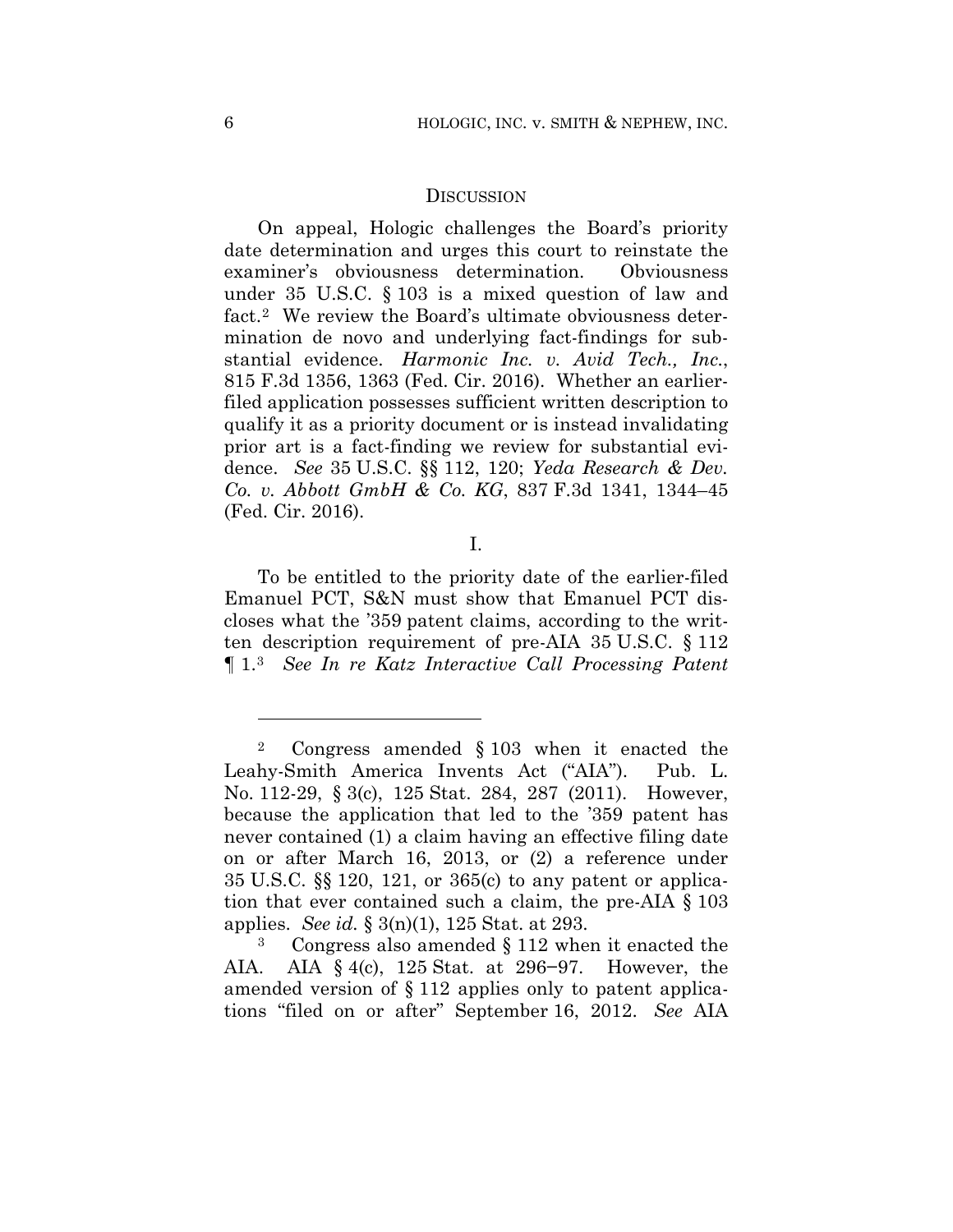*Litig.*, 639 F.3d 1303, 1322 (Fed. Cir. 2011). Specifically, based on "an objective inquiry into the four corners of the specification from the perspective of a person of ordinary skill in the art . . . , the specification must describe an invention understandable to that skilled artisan and show that the inventor actually invented the invention claimed." *Ariad Pharm., Inc. v. Eli Lilly & Co.*, 598 F.3d 1336, 1351 (Fed. Cir. 2010) (en banc). "In other words, the test for sufficiency is whether the disclosure of the [earlier] application relied upon reasonably conveys to those skilled in the art that the inventor had possession of the claimed subject matter" as of that earlier filing date. *Id.* As discussed further below, we find that this standard is satisfied here.

As a preliminary matter, the parties do not dispute the Board's definition of a person of ordinary skill in the art as a "degreed engineer having at least 5 years of experience designing and developing devices used in minimally invasive surgery (endoscopes, resectoscopes, shavers, tissue removal devices, etc.)." *Board Decision*, 2016 WL 6216657, at \*8. We agree with the Board's finding that the field of this invention is a predictable art, such that a lower level of detail is required to satisfy the written description requirement than for unpredictable arts. *See id.* at \*13; *Ariad*, 598 F.3d at 1351.

II.

We affirm the Board's reversal of the examiner's rejection because we find substantial evidence supports the Board's finding that the '359 patent is entitled to claim priority to Emanuel PCT. Specifically, substantial evidence supports the Board's finding that Emanuel PCT

l

<sup>§ 4(</sup>e), 125 Stat. at 297. Because the application that led to the '359 patent was filed before that date, pre-AIA § 112 applies here.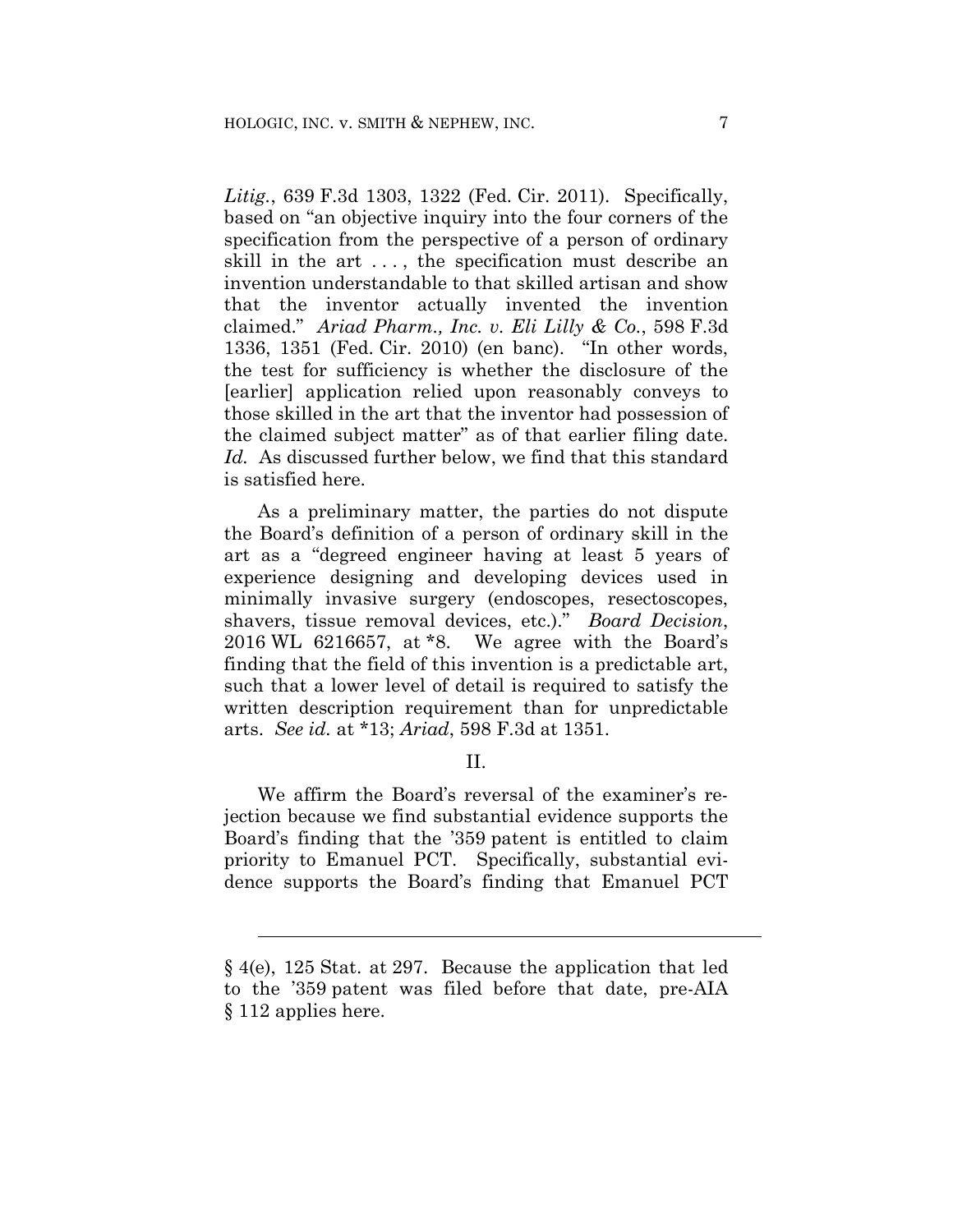reasonably conveys to a person of ordinary skill that the inventor had possession of the "first channel having a light guide permanently affixed therein." *See* '359 patent, claim 1. We address the substantial evidence supporting each element.

First, Hologic argues that substantial evidence does not support the Board's conclusion that the Emanuel PCT disclosure reasonably conveys to a person of ordinary skill that the inventor had possession of a "light guide." While Emanuel PCT explicitly discloses a "fibre optics bundle," it does not explicitly disclose a "light guide." Emanuel PCT at 4:34–36. In finding that Emanuel PCT also discloses a "light guide," however, the Board properly relied on the fact that the parties do not dispute that a "fibre optic bundle" is a type of light guide. *Board Decision*, 2016 WL 6216657, at \*13. Nor did the parties dispute that various types of light guides were wellknown in the art. Indeed, the Board correctly found that the declarations of Hologic's own experts did not dispute either point in discussing how one of ordinary skill would interpret Emanuel PCT. *See id.* (citing Dominicis Decl. ¶ 12 (J.A. 2290), Walbrink Decl. ¶¶ 10(c), 30 (J.A. 2648)). Accordingly, we conclude that substantial evidence supports the Board's finding that Emanuel PCT reasonably conveys to a person of ordinary skill that the inventor had possession of a "light guide."

Second, Hologic argues that substantial evidence does not support the Board's conclusion that the Emanuel PCT disclosure reasonably conveys to a person of ordinary skill that the inventor had possession of a light guide permanently affixed in the "first channel." Hologic's argument rings hollow. The first channel is depicted in Figures 2 and 3 as element 6 and is described in Emanuel PCT as a "*light* channel" or "*viewing* channel." *See* Emanuel PCT at 3:24–25, 4:30–36 (emphases added). Channel 6 is further described as terminating in lens 13 at one end and viewing tube 7, which is an eyepiece or camera connec-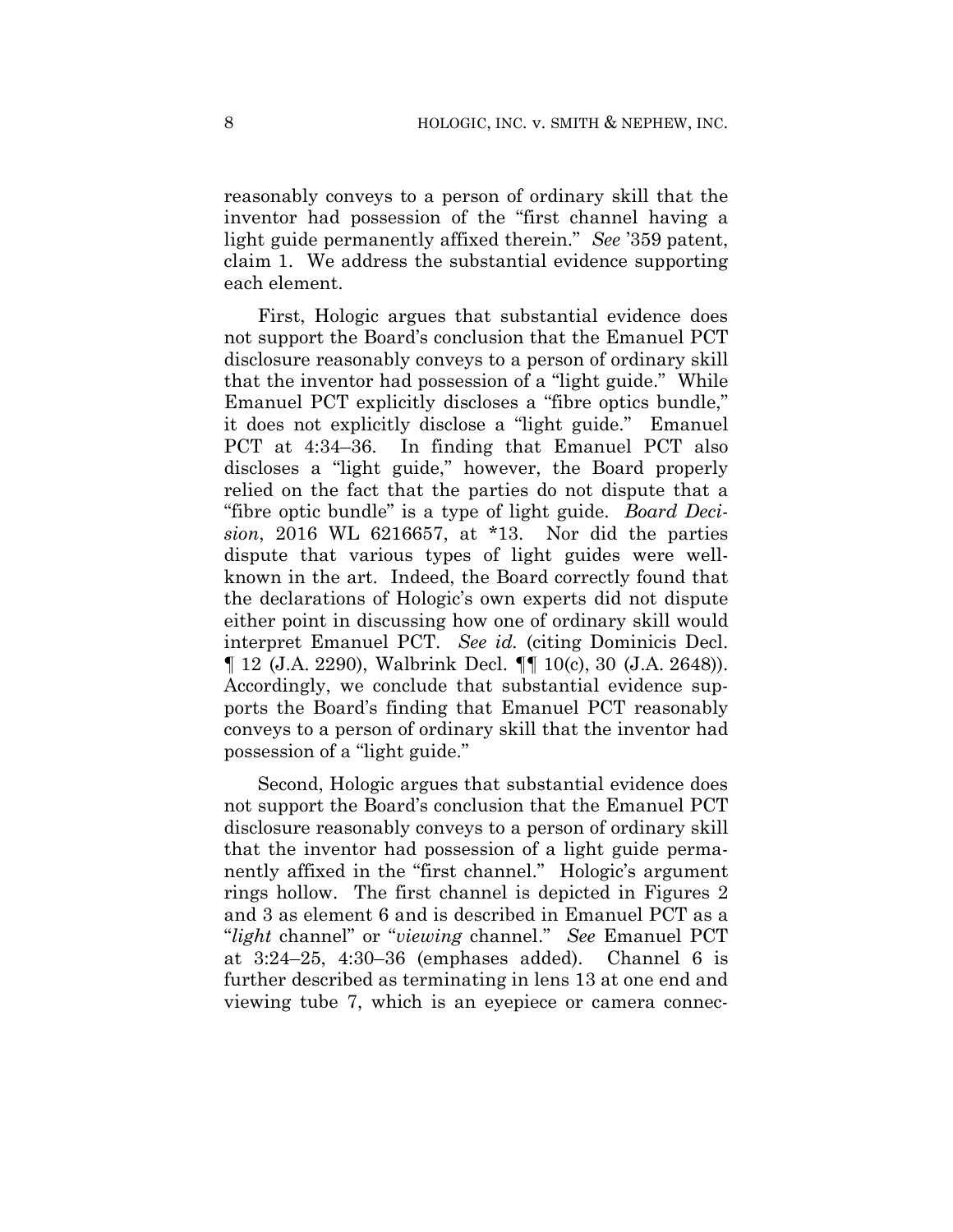tion, at the other end. Furthermore, the specification makes clear that the viewing channel is element 6 in Figure 2. Element 6 is next to connection 8 for the light source. Additionally, the specification explains that "[a] connection 8 for a light source is also present, for connection to a fibre optics bundle, which provides for lighting at the end of lens 13."*Id.* at 4:34–36.

Taken together, these statements in the specification support the Board's finding that Emanuel PCT contemplated a distinct channel for light or viewing, separate from cutting tools. Accordingly, we find that substantial evidence supports the Board's conclusion that a person of ordinary skill, reviewing the Emanuel PCT figures and specification, would have understood that the inventor had possession of a light guide affixed in the "first channel."

We must also address Hologic's argument that Figure 1a, which it alleges does not show illumination components, evidences that the inventor was not in possession of a "first channel having a light guide permanently affixed therein" at the relevant time. We disagree with Hologic's contention for at least two reasons. First, that the viewing channel does not depict a light guide or fibre optics is not dispositive. The written description does not require that every claimed element be illustrated in the figures, particularly in predictable arts and where the element not depicted is conventional and not "necessary for the understanding of the subject matter sought to be patented." 35 U.S.C. § 113 (requiring only that the "applicant shall furnish a drawing where necessary for the understanding of the subject matter sought to be patented"); *see also* 37 C.F.R. § 1.81(a) ("The applicant for a patent is required to furnish a drawing of the invention where necessary for the understanding of the subject matter sought to be patented."); *In re Hayes Microcomputer Prods., Inc. Patent Litig.*, 982 F.2d 1527, 1536 (Fed. Cir. 1992) (concluding substantial evidence supports the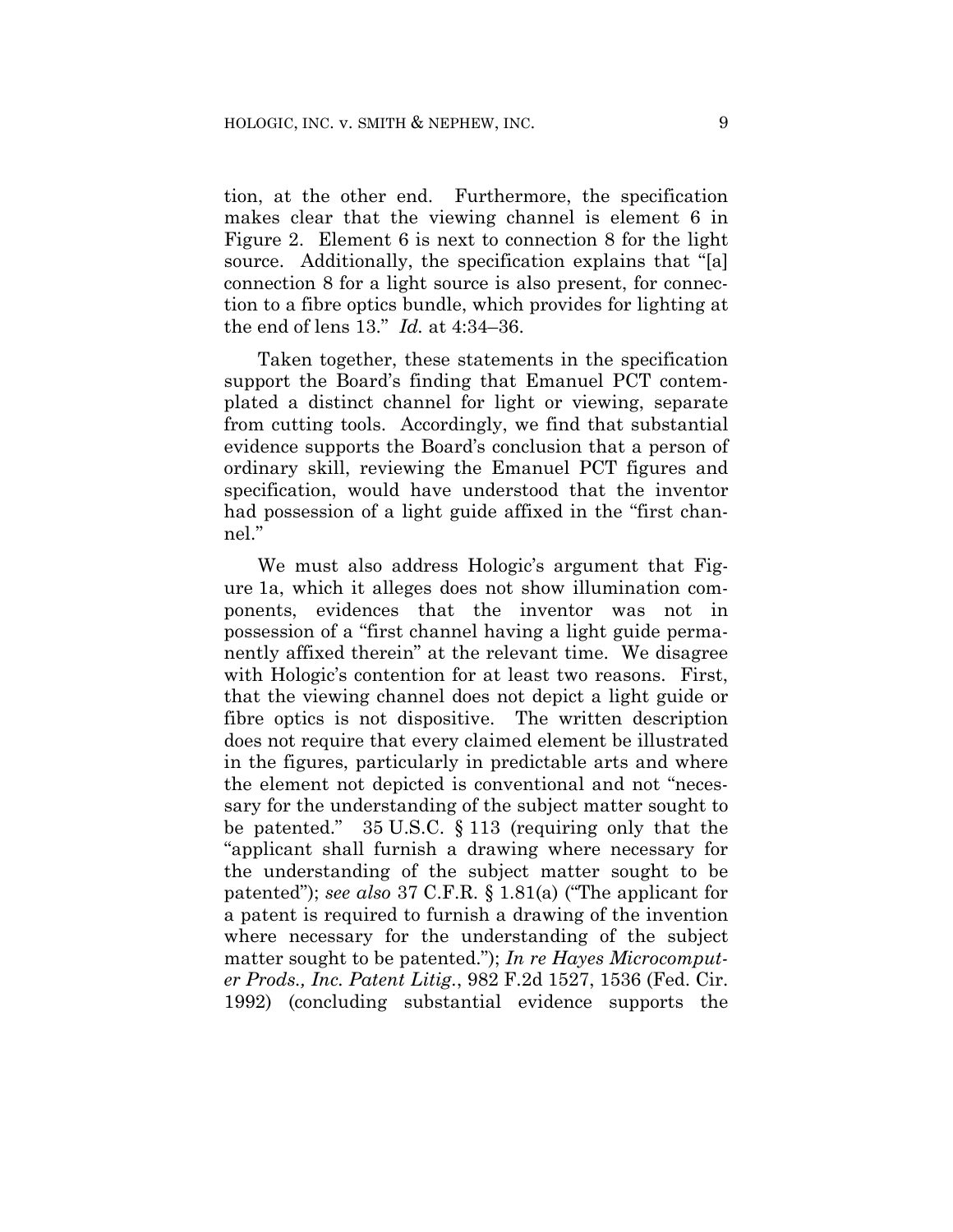finding that a "microprocessor" illustrated in a figure was sufficient written description support for claimed timing means and other claim elements not depicted in figures). Moreover, the lack of an illumination component in Figure 1a does not undermine the strong evidence noted above that supports the Board's finding that Emanuel PCT discloses a light guide in channel 6.

Finally, Hologic argues that the Board's finding that Emanuel PCT reasonably conveys to a person of ordinary skill that the inventor had possession of a "permanently affixed" light guide lacks the support of substantial evidence. We disagree. Figure 1 of Emanuel PCT illustrates a cutting device 1 that may be assembled from multiple parts. Emanuel PCT at 4:15–16 ("Fig. 1 shows the endoscopic cutting device according to the invention in the assembled state.") Specifically, cutting device 1 is assembled from three primary parts: (a) viewing/receiving part 3 (illustrated in Figure 2), (b) cutting part 2 (illustrated in Figures 4 and 5), and (c) insertion mandrel 40 (illustrated in Figure 6). *Id.* at 4:17–29. Emanuel PCT explains that cutting part 2 is removable. *Id.* at 8:3–8 ("Surgical endoscopic cutting device (1) . . . provided with a receiving part  $(5)$ ... for receiving cutting means  $(2)$ . . . ."). Similarly, insertion mandrel 40 is removable. *Id.* at  $5:38-6:1$  ("Mandrel  $42$  is then removed...."). Nowhere, however, does Emanuel PCT suggest that the fibre optics bundle of viewing/receiving part 3 is removable. *See id.* at 4:26–36. Indeed the specification explains that viewing/receiving part 3 is composed of an outer tube 4 in which a main channel 5 and viewing channel 6 are defined. *Id.* at Fig. 2, 4:30–32. At no point does the specification describe the fibre optics bundle component of the viewing/receiving part 3 as removable. It is connection 8 that enables addition or removal of a light source in conjunction with the fibre optics bundle. *Id.* at 4:34–36. Further, viewing channel 6 ends at one side in a lens 13 and at the other side in a viewing tube 7, on which an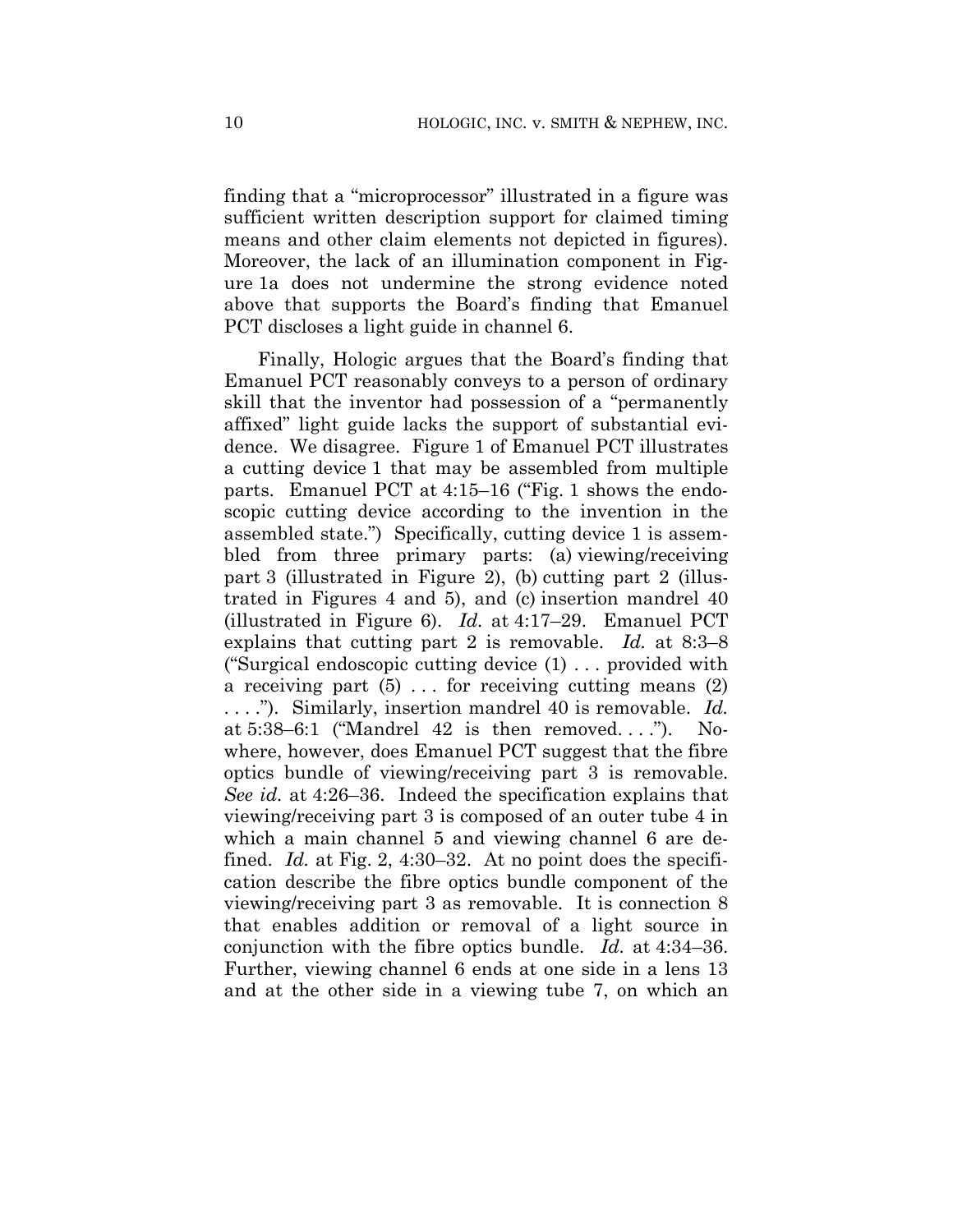eyepiece or camera connection is placed. *Id.* at Fig. 2, 4:30–37. The fact that viewing channel 6 is bookended by lens 13 and viewing tube 7 is evidence that these components form a unitary part that is not removable. The specification also describes a connection 8 for a light source, for connection to a fibre optics bundle that provides for lighting at the end of the lens 13. *Id.* at Fig. 2, 4:30–37. Indeed, Figure 2 shows connection 8 is integral with the viewing/receiving part 3. *Id.* at Fig. 2. Taken together, these disclosures in Emanuel PCT support the Board's finding that Emanuel PCT contemplated a "permanently affixed" light guide. Accordingly, we find that substantial evidence supports the Board's conclusion that a person of ordinary skill, reviewing Emanuel PCT, would have understood that the inventor had possession of a "permanently affixed" light guide.

In addition to the intrinsic evidence discussed above, prior patents reflecting the state of the art at the time of the invention and expert testimony regarding that evidence further support the Board's findings. The '359 patent on its face lists several pieces of prior art, including U.S. Patent No. 4,606,330 ("Bonnet") and U.S. Patent No. 4,706,656 ("Kuboto"). Bonnet and Kuboto both describe endoscopes with permanently affixed light guides. S&N's experts, Dr. Keith B. Isaacson and Mr. Richard J. Apley, each testified that the figures in Emanuel PCT look more like the figures in Bonnet and Kuboto than figures in several prior art patents directed to removable light guides. Specifically, Dr. Isaacson testified that, as of at least September 1998, a person of ordinary skill in the art would have known that there were two types of endoscopic systems generally available for use in surgical procedures: a removable "telescope," or a unitary integrated device—like Bonnet and Kuboto. Dr. Isaacson further testified that the two types of devices were readily distinguishable merely by looking at pictures of the devices. Continuing, Dr. Isaacson explained that,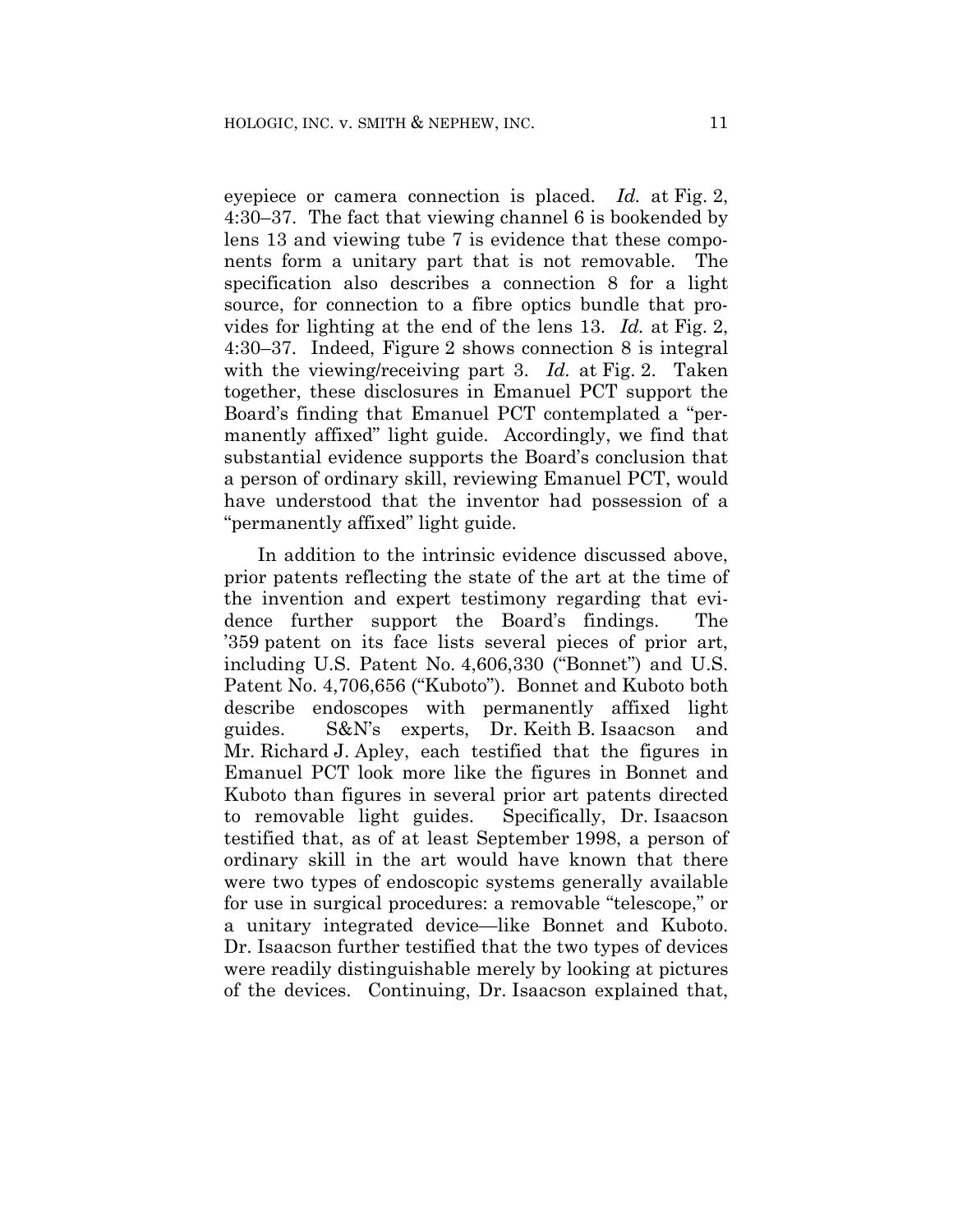in looking at the Emanuel PCT figures, a person of skill in the art would recognize that they have permanently affixed light guides and lenses, similar to those shown in Bonnet and Kuboto. Mr. Apley provided similar testimony.

Hologic argues that the Board improperly relied on prior art to supply missing claim elements. We do not agree. The Board simply considered what the specification reasonably conveys to the skilled artisan who has knowledge of the prior art. *See Ariad*, 598 F.3d at 1351. The Board did not err in this regard.

Hologic likewise argues that the Board did not properly limit its consideration to the four corners of Emanuel PCT because the endoscope in Emanuel PCT does not expressly or "*necessarily* include a light guide permanently affixed in a first channel." Appellant Br. 38 (emphasis added). Hologic's understanding of our written description law is incorrect. Rather, we agree with the Board that the proper test is the one we articulated in *Ariad*: "whether the disclosure of the application relied upon reasonably conveys to those skilled in the art that the inventor had possession of the claimed subject matter as of the filing date." *Board Decision*, 2016 WL 6216657, at \*6 (citing *Ariad*, 598 F.3d at 1351).

For the above reasons, we are satisfied that the Board applied the correct law and that substantial evidence supports the Board's finding that Emanuel PCT provides sufficient written description disclosure of the claimed "first channel having a light guide permanently affixed therein."

### **CONCLUSION**

We have reviewed Hologic's remaining arguments and find them unpersuasive. For the reasons above, we affirm the Board's finding that Emanuel PCT provides written description support for claims 1–3 and 5–7 of the